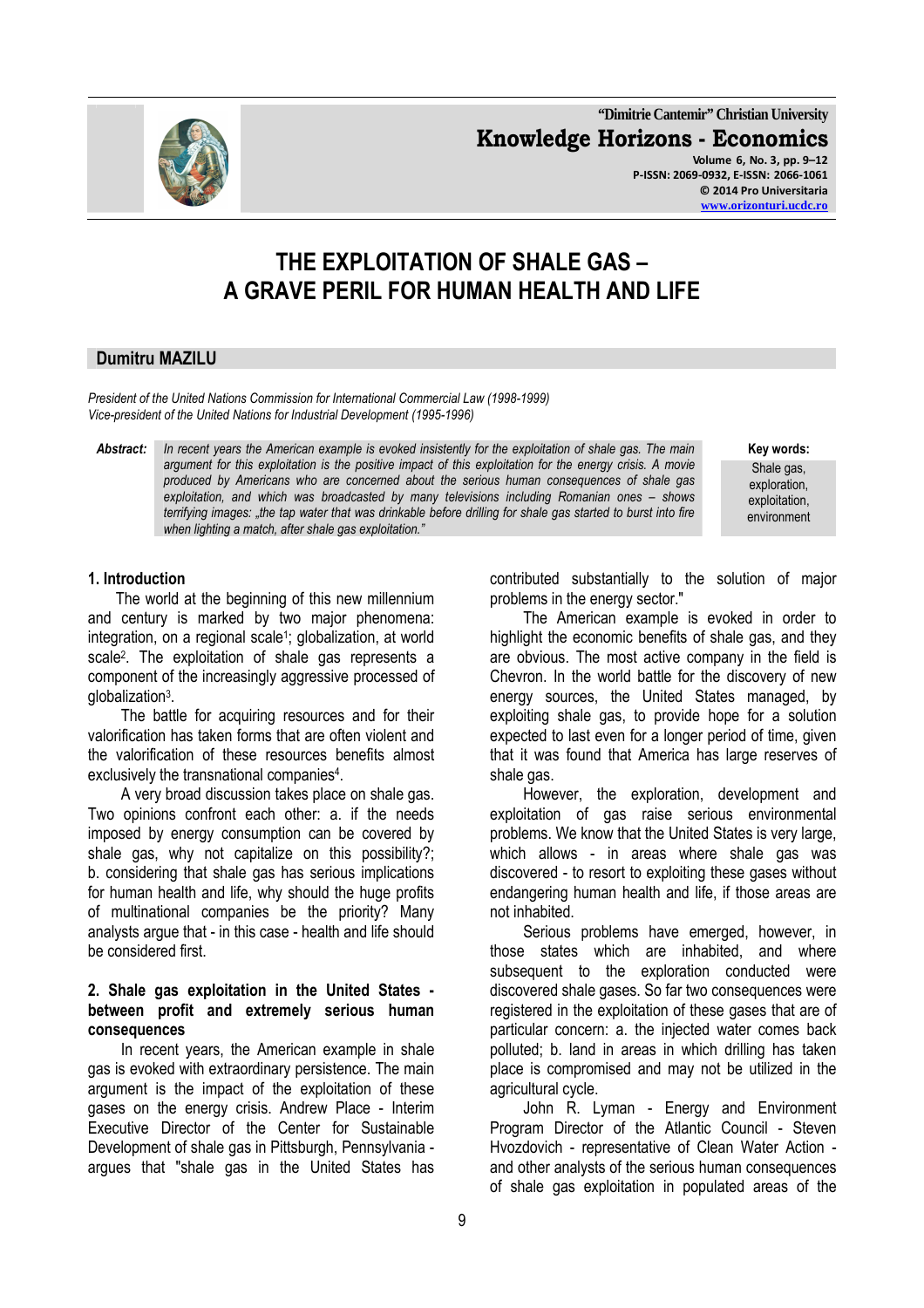United States, have pointed out that governments have an obligation to remember, when they approve exploitation of gas, that "health and life take precedence over economic efficiency and profit". **"If energy is the essence of movement, WATER is the essence of LIFE."**

#### **3. "For one pit dug for the extraction of shale gas are required 18.9 million liters of clean water with chemicals"**

We owe an exceptional research done in the United States regarding the exploitation of shale gases to Mr. Carol Dan, who, in May 2013 has done an onsite investigation, giving us the necessary tools to understand the human consequences of this exploitation<sup>5</sup>.

American experts in the field point out that "the most important problem is the water used in huge quantities in hydraulic fracturing". One sole well drilled for the extraction of shale gas requires 11.3 to 18,9 million liters of clean water mixed with chemicals, which companies have to make known to the public. Moreover, it was found out that doctors who had urged companies to say what chemicals they used, had been obliged to sign statements that they would not say anything, not even to patients. The investigation that was carried out revealed that some companies "that brought the polluted water to a wastewater treatment plant, threw it into the river"<sup>6</sup> .

The injected water returns to the surface polluted. This water is collected in ponds, which have preliminarily been insulated against leakage in the vicinity wells but, not in few cases, the insulations are not solid enough and give in, and the water sources are polluted.

To see what a pond looks like, Carol Dan went to a family who had their property in the vicinity of the pond. "We all did tests" - said the members of that family. "They have found all kinds of substances in the blood, such as benzene". We had horses - they added - "but we had to sell them because they were taken ill". We moved here three years ago, but we have been striving to find a place elsewhere. "The problem is that nobody wants to buy the place we are forced to leave"<sup>7</sup> .

#### **4.** "**When tap water starts burning the moment we strike a match, fear surrounds us all"**

A film produced by Americans concerned about the serious human consequences of the exploitation of shale gas – a film broadcast in several countries, including some TV stations in Romania - contains horrific images: "after the drilling of wells people discovered with horror that the tap water they had been using as drinking water caught fire the moment they struck a match".

Meanwhile, after the drilling of wells, large areas of land - in their neighborhood - were set aside, which explains not only the consequences regarding the pollution of drinking water, but also the fact that landowners were deprived of the opportunity to use the land to obtain the rich crops they had had before wells were drilled to obtain shale gas.

It is known that - in March 1977 – the World Conference devoted to "exploitation of water resources" based on an analysis carried out by the most reputed experts in the field, concluded that "in the next 50 years, water will be more expensive than the most valuable existing drink", because "water resources will dwindle", and in some countries will even be exhausted. Counting time, in 2027 there will have been 50 years since the "World Conference in Mar del Plata".

Given that we have been warned by the most distinguished experts in the field and the competent international fora that - in the next two decades - water resources will be exhausted or, in any case, will dwindle, why should we allow multinationals to compromise large amounts of water by hydraulic fracturing "to obtain profits of billions of euros"? Harlan Shober - representative of the Washington District in Pennsylvania - noted that hydraulic fracturing, in order to bring to the surface shale gas from a depth of thousands of meters, uses a quantity of up to 19 million liters of clean water that flows back into the underground. According to some analyses, this water is polluted and can no longer be consumed by humans and animals.

It is easy to understand the concern of the members of those Human communities who, even at present, are forced to measure the water consumption because of limited resources. In New York State, for instance, daily appeals to the population are made to economize on water consumption because existing quantities would run out if the waste was not stopped. We know that at present, New York has imposed a moratorium on shale gas exploitation. However, several U.S. states and states from other parts of the world have banned shale gas exploitation.

# **5. Multinationals lobby to get approval for shale gas exploitation in European countries**

Noting that many European countries have perimeters of large quantities of shale gas, lately, multinationals and, especially, Chevron have been conducting an aggressive offensive to convince European leaders to accept shale gas exploitation in states that have such gas. A strong lobby in favor of shale gas drilling can also be found in Member States such as Poland, Lithuania and Romania. Multinationals even resort to influential public figures, which they send in an advisory capacity with the obvious mission to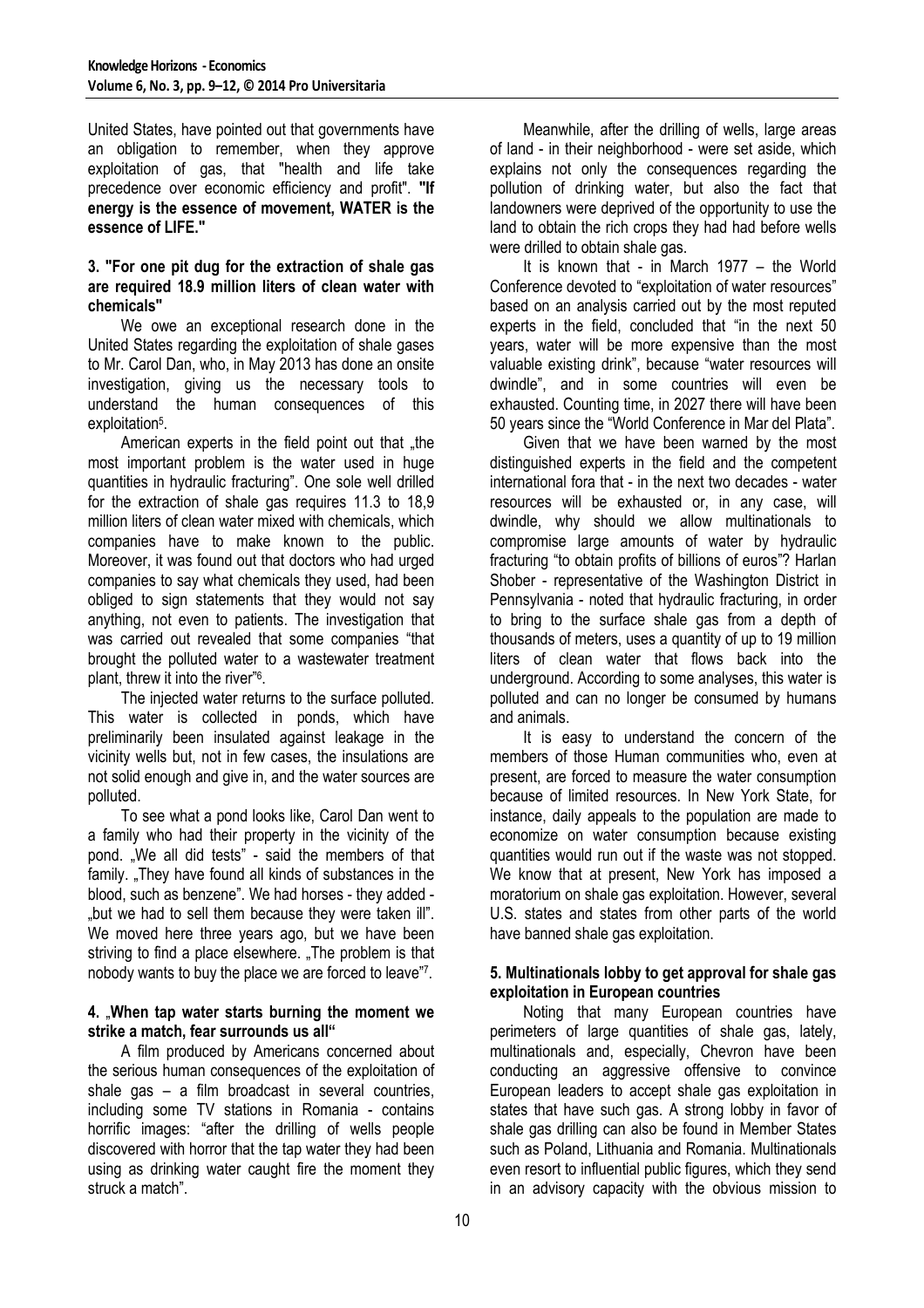convince European governments to adopt measures for the exploration, development and exploitation of shale gas.

Although multinationals put a lot of pressure on European officials, "the adoption of a common point of view" was not possible. It was concluded that "it's up to the member states to adapt their legislation in this area".

France firmly opposes shale gas drilling and President François Hollande was categorically against the exploitation of shale gas, stating that "for France people's health and life are a priority". We cannot, however, "prevent others from exploiting shale gas" the French president pointed out at the European Council Summit in May 2013. The same position was adopted by several German states and the competent authorities in Bulgaria.

#### **6. Romania's Options Regarding the Exploitation of Shale Gas**

The most important player in the energy market, engaged in prospecting deposits in Romania is Chevron, to whom the state has leased three blocks from Constanta - Costineşti, Vama Veche, Adamclisi, and one in Barlad. Another perimeter on which studies are done is in Suceava at Climăuți owned, as newspaper *Thought* has revealed, by Zeta Petroleum in Australia, in partnership with Energy Raffle from Singapore. Two major problems are raised related to Romania's choices in this matter: **a.** the claim by the authorities that "now we are in the period of exploration" does not withstand an analysis of the contract because the contract refers to "exploration, development, mining"; **b.** the claim that exploitation will be efficient raises at least the question: why Romania accepted a royalty of 3.5 percent and Poland proposed a tax of 80 percent for extracting shale gas<sup>8</sup>.

By far the most important issue is the impact on people's lives and health. And, in order to understand this impact, we recall the declaration of Nicolas Hultot, special emisary of the President of France for the protection of Earth: "I can only tell you that, in the case of shale gas, the denouement will not be a happy one. It is a suicidal traject".

# **7. Extending Shale Gas Exploitation – a Priority of Chevron Company**

It is known that - in recent years - Chevron company, which is the third largest "among the new colonial empires" held a media offensive and

 $\overline{a}$ 

approached several governments around the world to extend the exploration, development and exploitation of shale gas<sup>9</sup>.

Based on the Company's prospecting specialists in Europe, the countries that have the most important reserves are: France<sup>10</sup>, Poland<sup>11</sup> and Romania<sup>12</sup>.

Authorities in some countries<sup>13</sup> tend to downplay the serious consequences of shale gas to the health and lives of people<sup>14</sup>.

United Nations Commission on International Trade Law15 has drafted legislation calling on the authorities that conclude commercial contracts which involve the population economically, socially or healthwise, to make public the terms and conditions set forth so that the effects of these contracts be known<sup>16</sup>. The Commission has released a consensus discussion on the need for "transparency binding" contracts where the rights of people are involved17. Representatives of Member States considered that such clauses as those related to the confidentiality agreements are not justified in the cases where health and life are in question.

# **8. Could the Exploitation of Shale Gas Lead to Romania's energy independence?**

It is understandable that each country would like to obtain energy independence, given the energy costs rising lately, on the one hand, and the increasing demands for energy resources in various sectors.

Based on the specialists' analysis, attaining energy independence is at least questionable, given that imports of gas from Russia currently cost 380 dollars for 1,000 cubic meters, and the imports from the United States will cost \$ 550 for 1,000 cubic meters of gas<sup>18</sup>.

Obviously, if the Bucharest authorities stipulated in contracts with Chevron Company the requirement that the gases produced are made available to Romania, this could shape the country's energy independence. We have, at least until now, no information that Chevron has assumed such a commitment.

# **9. Conclusion**

The exploitation of shale gas certainly represents a grave danger for the health and lives of people, and the attainment of energy independence is quite questionable.<sup>19</sup>

<sup>1</sup> Richard Baldwin has been remarked by his studies on European relations and especially on the "evolution of the integration process". Amitai Etzioni was President Jimmy Carter's counselor. In his studies he promoted communitarianism.

<sup>&</sup>lt;sup>2</sup> Amitai Etzioni – in his studies – ponders on the "complex character of globalization"